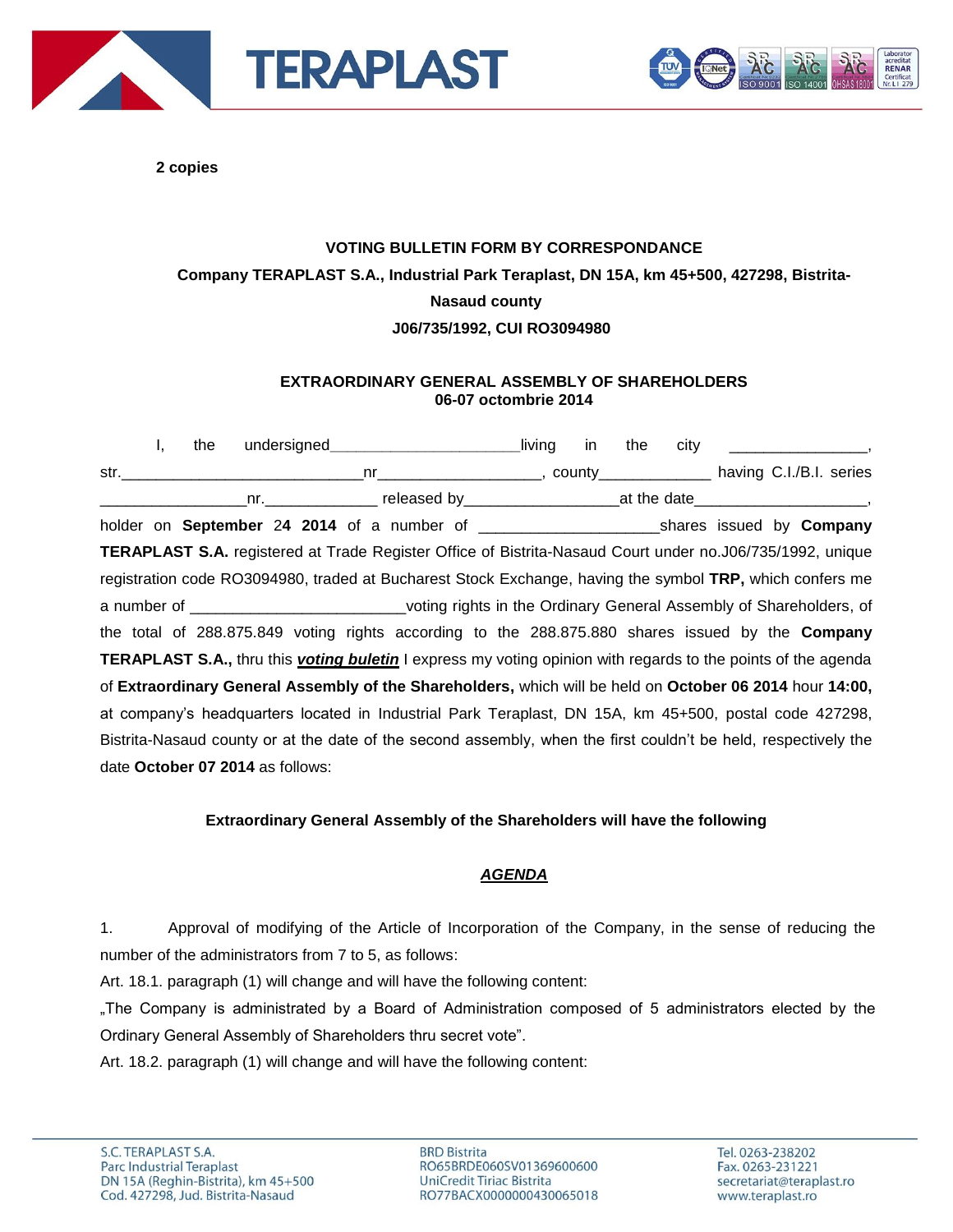"The Board of Administration is composed of 5 administrators, the majority being nonexecutive administrators, at least one of them can be an independent administrator. The Board of Administration shall elect a president among them".

| For | <b>Against</b> | <b>Abstaining</b> |
|-----|----------------|-------------------|
|     |                |                   |

2. Approval of updating of the Article of Incorporation of the Company, according to the above mentioned to the paragraph 1 of this.

| <b>Against</b> | Abstaining |
|----------------|------------|
|                |            |
|                |            |

3. Establishing the date that serves to identify the shareholders which will be affected by the effects of the decisions adopted by the Extraordinary General Assembly of the Shareholders. The date proposed by the Board of Administration is October 23rd 2014.

| For | <b>Against</b> | <b>Abstaining</b> |
|-----|----------------|-------------------|
|     |                |                   |

4. Mandating of the president of the Board of Administration to sign, in the name and on behalf of all shareholders present at the meeting, the Decision of E.G.A.S., and also the updated Article of Incorporation of the Company.

| For | <b>Against</b> | <b>Abstaining</b> |
|-----|----------------|-------------------|
|     |                |                   |
|     |                |                   |

5. Mandating of the legal advisor of the Company, Mrs. Kinga Vaida, which identifies with C.I. seria X.B. nr. 370326, released by Politia Bistrita on 26.06.2012, to complete all the formalities in order to register the Decision of E.G.A.S. at the Trade Register Office of Bistrita-Nasaud Court and to publish it in the Official Gazette of Romania, Part IV.

| For | <b>Against</b> | <b>Abstaining</b> |
|-----|----------------|-------------------|
|     |                |                   |

**Note** : It will be ckecked with "X" the box corresponding to the vote. The other boxes will not be **checked whith any sign.**